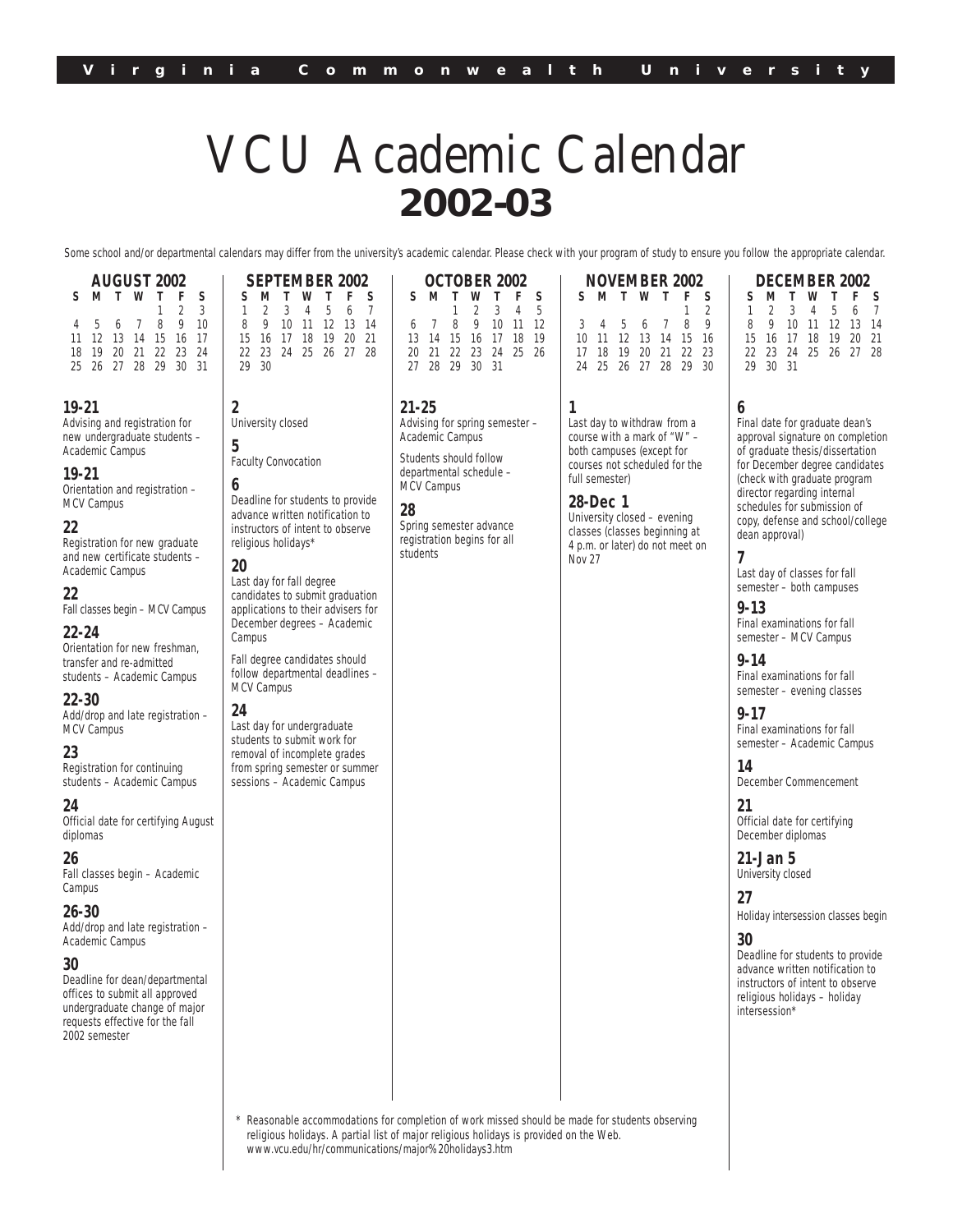# VCU Academic Calendar **2002-03**

Some school and/or departmental calendars may differ from the university's academic calendar. Please check with your program of study to ensure you follow the appropriate calendar.

| <b>JANUARY 2003</b> |  |  |                   |  |             |   |  |  |  |  |  |
|---------------------|--|--|-------------------|--|-------------|---|--|--|--|--|--|
| S                   |  |  | MTWT              |  | F.          | s |  |  |  |  |  |
|                     |  |  |                   |  | $1 \t2 \t3$ | 4 |  |  |  |  |  |
|                     |  |  | 5 6 7 8 9 10 11   |  |             |   |  |  |  |  |  |
| 12                  |  |  | 13 14 15 16 17 18 |  |             |   |  |  |  |  |  |
| 19                  |  |  | 20 21 22 23 24 25 |  |             |   |  |  |  |  |  |
|                     |  |  | 26 27 28 29 30 31 |  |             |   |  |  |  |  |  |

**11**

Campus

Last day for undergraduate students to submit work for removal of incomplete grades for fall semester – Academic

#### **1-5**

University offices closed

#### **7-9**

Advising, registration and orientation for new undergraduate students – Academic Campus

#### **9**

Holiday intersession classes end

# **9**

Registration for new graduate and new certificate students – Academic Campus

#### **10**

Registration for continuing students – Academic Campus

#### **13**

Spring classes begin – both campuses

#### **13-17**

Add/drop and late registration for all students

# **17**

Deadline for dean/departmental offices to submit all approved undergraduate change of major requests effective for the spring 2003 semester

**20**

University closed†

#### **24**

Last day for spring degree candidates to submit graduation applications to their advisers for May degrees – Academic Campus<sup>T</sup>

Spring degree candidates should follow departmental deadlines – MCV Campus

#### **24**

Deadline for students to provide advance written notification to instructors of intent to observe religious holidays\*

| <b>FEBRUARY 2003</b> |                      |  |  |  |  |  |  |       | <b>MARCH 2003</b> |                      |     |
|----------------------|----------------------|--|--|--|--|--|--|-------|-------------------|----------------------|-----|
|                      | S M T W T F S        |  |  |  |  |  |  |       |                   | S M T W T F S        |     |
|                      |                      |  |  |  |  |  |  |       |                   |                      |     |
|                      | 2 3 4 5 6 7          |  |  |  |  |  |  |       |                   | 2 3 4 5 6 7          | - 8 |
|                      | 9 10 11 12 13 14 15  |  |  |  |  |  |  |       |                   | 10 11 12 13 14 15    |     |
|                      | 16 17 18 19 20 21 22 |  |  |  |  |  |  | 16 17 |                   | 18 19 20 21 22       |     |
|                      | 23 24 25 26 27 28    |  |  |  |  |  |  |       |                   | 23 24 25 26 27 28 29 |     |
|                      |                      |  |  |  |  |  |  | 31    |                   |                      |     |

**9-16**

Spring break for both campuses **17**

Summer advance registration begins

# **21**

Last day to withdraw from a course with a mark of "W" – both campuses (except for courses not scheduled for the full semester)

**24-28**

Advising for fall semester – Academic Campus

Students should follow departmental schedule – MCV Campus

# **31**

Fall semester advance registration begins

| <b>APRIL 2003</b> |                      |  |                     |  |  |  |  |  |  |  |  |
|-------------------|----------------------|--|---------------------|--|--|--|--|--|--|--|--|
| S.                | <b>MTWTFS</b>        |  |                     |  |  |  |  |  |  |  |  |
|                   |                      |  | $1 \t2 \t3 \t4 \t5$ |  |  |  |  |  |  |  |  |
|                   | 6 7 8 9 10 11 12     |  |                     |  |  |  |  |  |  |  |  |
|                   | 13 14 15 16 17 18 19 |  |                     |  |  |  |  |  |  |  |  |
|                   | 20 21 22 23 24 25 26 |  |                     |  |  |  |  |  |  |  |  |
|                   | 27 28 29 30          |  |                     |  |  |  |  |  |  |  |  |

### **29**

> Final date for graduate dean's approval signature on completion of graduate thesis/dissertation for May degree candidates (check with graduate program director regarding internal schedules for submission of copy, defense and school/college dean approval)

# **29**

Classes end for spring semester – Academic Campus; evening classes continue through May 3

#### **30**

Study day – Academic Campus

#### **MAY 2003 SMTWT F S**  $\begin{array}{cc} 1 & 2 & 3 \\ 8 & 9 & 10 \end{array}$  $4 \quad 5 \quad 6 \quad 7$ 11 12 13 14 15 16 17 18 19 20 21 22 23 24 25 26 27 28 29 30 31

# **2**

Last day of classes for spring semester – MCV Campus

# **1-9**

Final examinations for spring semester – Academic Campus

# **5-9**

Final examinations for spring semester – MCV Campus

# **5-10**

Final examinations for spring semester – evening classes

**17** May Commencement

Reasonable accommodations for completion of work missed should be made for students observing religious holidays. A partial list of major religious holidays is provided on the Web. www.vcu.edu/hr/communications/major%20holidays3.htm

Subject to approval